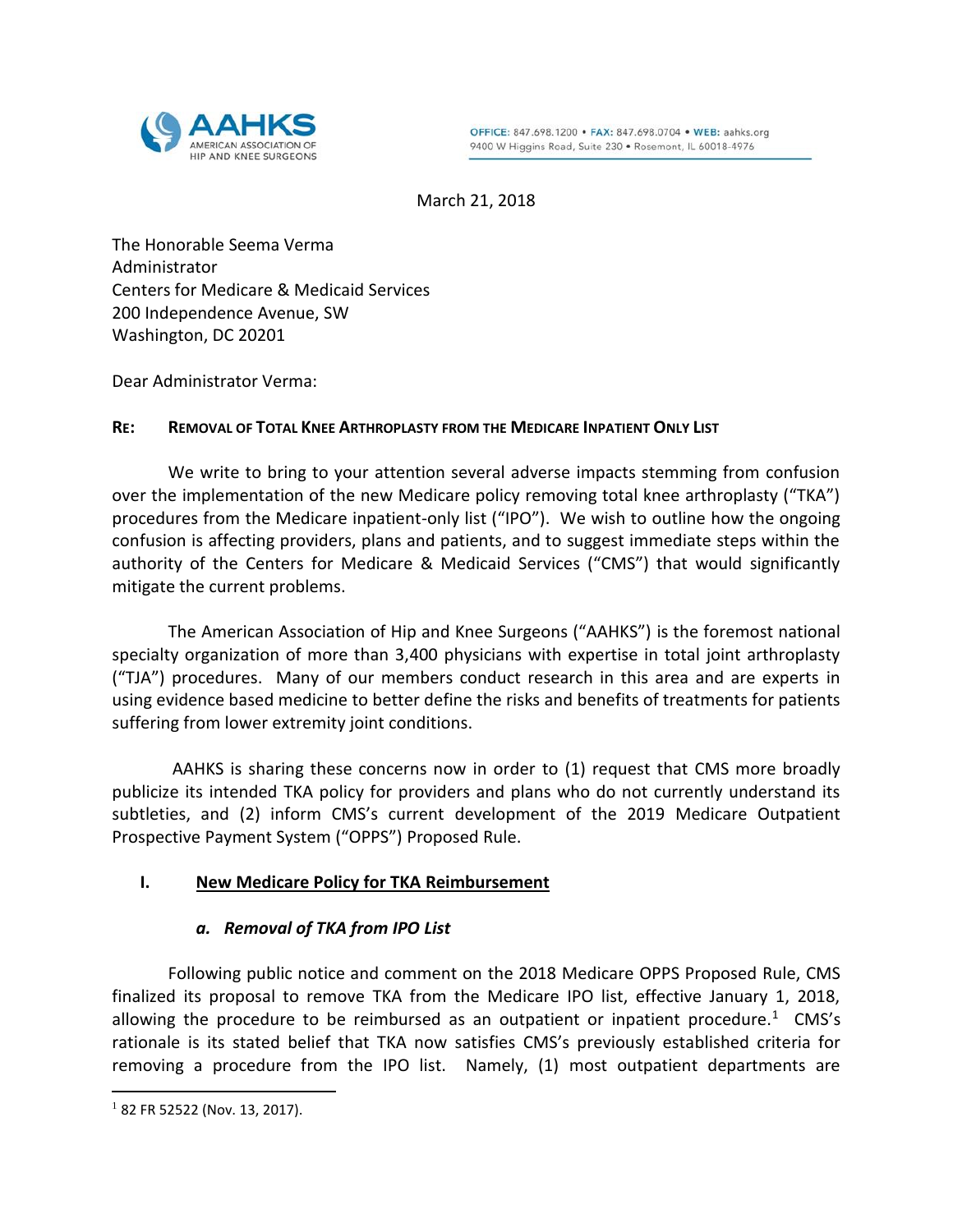equipped to perform TKA for Medicare beneficiaries; (2) the simplest procedure described by the code may be performed in most outpatient departments; and (3) the procedure is already being performed in numerous hospitals on an outpatient basis.<sup>2</sup>

# *b. AAHKS Comments on TKA Change*

AAHKS commented on CMS's proposal to remove TKA from the Medicare IPO list in the 2018 Medicare OPPS Proposed Rule, stating that "in a setting with excellent patient selection and education, tailored anesthetic techniques, well done surgery, good medical care, and exceptional post-operative care coordination, it may be clinically appropriate for some Medicare beneficiaries to have the option of a TKA procedure as a hospital outpatient."<sup>3</sup> Further, CMS stated that it expects providers to develop evidence-based patient selection criteria to identify candidates for outpatient TKA, and we responded that when surgeons are free from external pressures to make a judgment, in the best interests of the patient, on the appropriate site for surgery, such criteria will be followed.

# **II. Critical Interaction Between TKA and the "2-Midnight Rule"**

# *a. Application of 2- Midnight Rule through Removal of TKA from the IPO List*

By removing TKA from the IPO List, the procedure becomes subject to the Medicare "2 midnight rule,"<sup>4</sup> under which, in general, if an admitting physician expects a beneficiary to require hospital care that spans at least 2 midnights and admits the beneficiary based on that expectation, the admission is appropriate for payment as an inpatient procedure under the inpatient prospective payment system ("IPPS"). Otherwise, the admission is likely to be considered, and reimbursed as, an outpatient procedure.

# *b. Trend of TKA Clinical Advances Appear to Place a Significant Volume of the Procedure in a 2-Midnight Rule "Gray Area"*

On its face, the 2-midnight rule would be difficult to apply consistently to TKA because many of the TKAs performed on Medicare beneficiaries span slightly less or slightly more than 2 midnights. Since the inception of TKA, there have been many millions of patients who have been admitted to hospitals for their post-surgical care. These patients traditionally stayed in the hospital for 3-5 days and were often discharged to an inpatient rehabilitation or skilled nursing setting following their inpatient admission.

Until quite recently, the percent of patients that were institutionalized for over ten days, in hospital and in post-acute care, approached 50 percent. Patients who were more robust, had

<sup>2</sup> See *id*.

<sup>3</sup> AAHKS Comment Letter on 2018 Medicare OPPS Proposed Rule, pg. 2 (Sept. 11, 2017)

<sup>4</sup> Procedures on the IPO List are not subject to the 2-midnight rule.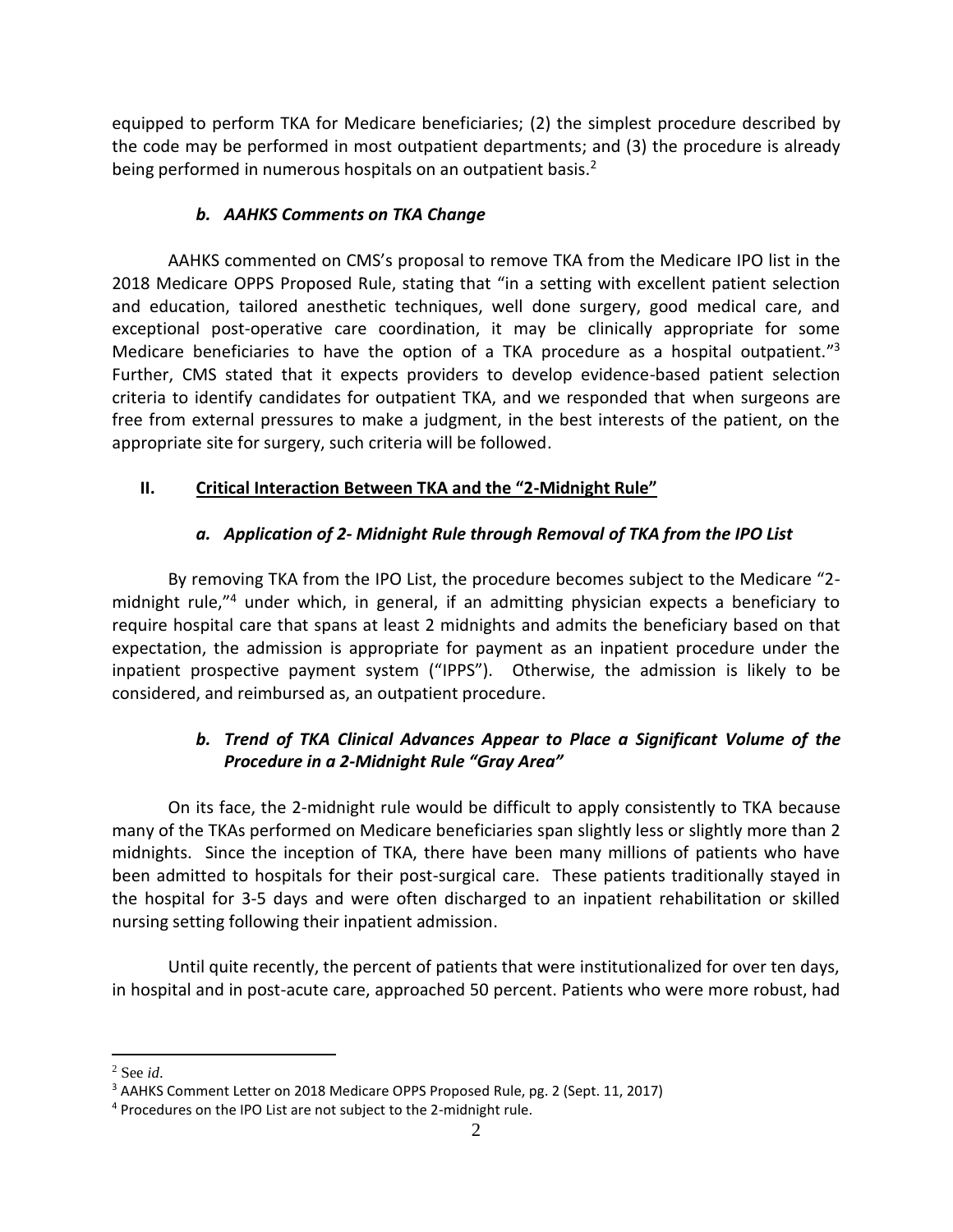few medical comorbidities, and/or who had reliable social support were more likely to be discharged to home with home care.

A number of clinical advances have made the care of patients facing TKA safer and more efficient. These include, among others, better pain management, opioid sparing protocols, better blood management protocols, improved surgical techniques, improved patient preparation and selection for surgery, improved patient and family education and engagement, and better infection prevention strategies. Hospitals and physicians have also invested significant time and resources into preoperative evaluation and treatment of modifiable risk factors, use of care navigators, longer coverage by physical therapists in order to help facilitate discharge, etc.

Consequently, patients are now convalescing more quickly following TKA and are finding it easier to return to their homes more reliably. Rather than being away from home for 10-14 days, as in the recent past, many can receive resource intensive interventions that span 1 to 3 days as an inpatient and can then be ready to safely continue their recovery in a non-clinical setting. This has been a great advance for patients and it would be unfortunate if the result of these advances is to drive Medicare beneficiaries into an outpatient setting when it is not clinically appropriate.

#### *c. Exceptions Exist to the 2-Midnight Rule for "Practitioner Judgment"*

While the potential for earlier discharges are an advance for Medicare beneficiaries, it does not automatically follow that all Medicare TKA admissions that span less than 2 midnights are clinically appropriate for outpatient admission. First, as CMS notes, the 2-midnight rule is not a hard and fast rule, but exists "to provide *guidance* on when an inpatient admission would be appropriate for payment under Medicare Part A."<sup>5</sup>

Second, recognizing the need for exceptions to accommodate a physician's clinical judgment about the most appropriate site of care for a beneficiary, CMS implemented an exception standard to the 2-midnight rule that states: "Where the admitting physician expects a patient to require hospital care for only a limited period of time that does not cross 2 midnights, an inpatient admission may be appropriate for payment under Medicare Part A based on the clinical judgment of the admitting physician and medical record support for that determination." 6

<sup>5</sup> 82 FR 52,523 (Nov. 13, 2017) (emphasis added).

<sup>6</sup> 42 C.F.R § 412.3(d)(3). *See also*, Medicare Program Integrity Manual Ch. 6 § 6.5.2 (E)(3), "For hospital stays that are expected to span less than 2 midnights, an inpatient admission may be payable under Medicare Part A on a case-by-case or individualized basis if the medical record supports the admitting physician/practitioner's judgment that the beneficiary required hospital care on an inpatient basis despite the lack of a 2-midnight expectation"; and 82 FR 52,532 (Nov. 13, 2017), "If the physician expects the beneficiary to require hospital care that spans at least 2 midnights and admits the beneficiary based upon that expectation, the case is appropriate for payment under the IPPS."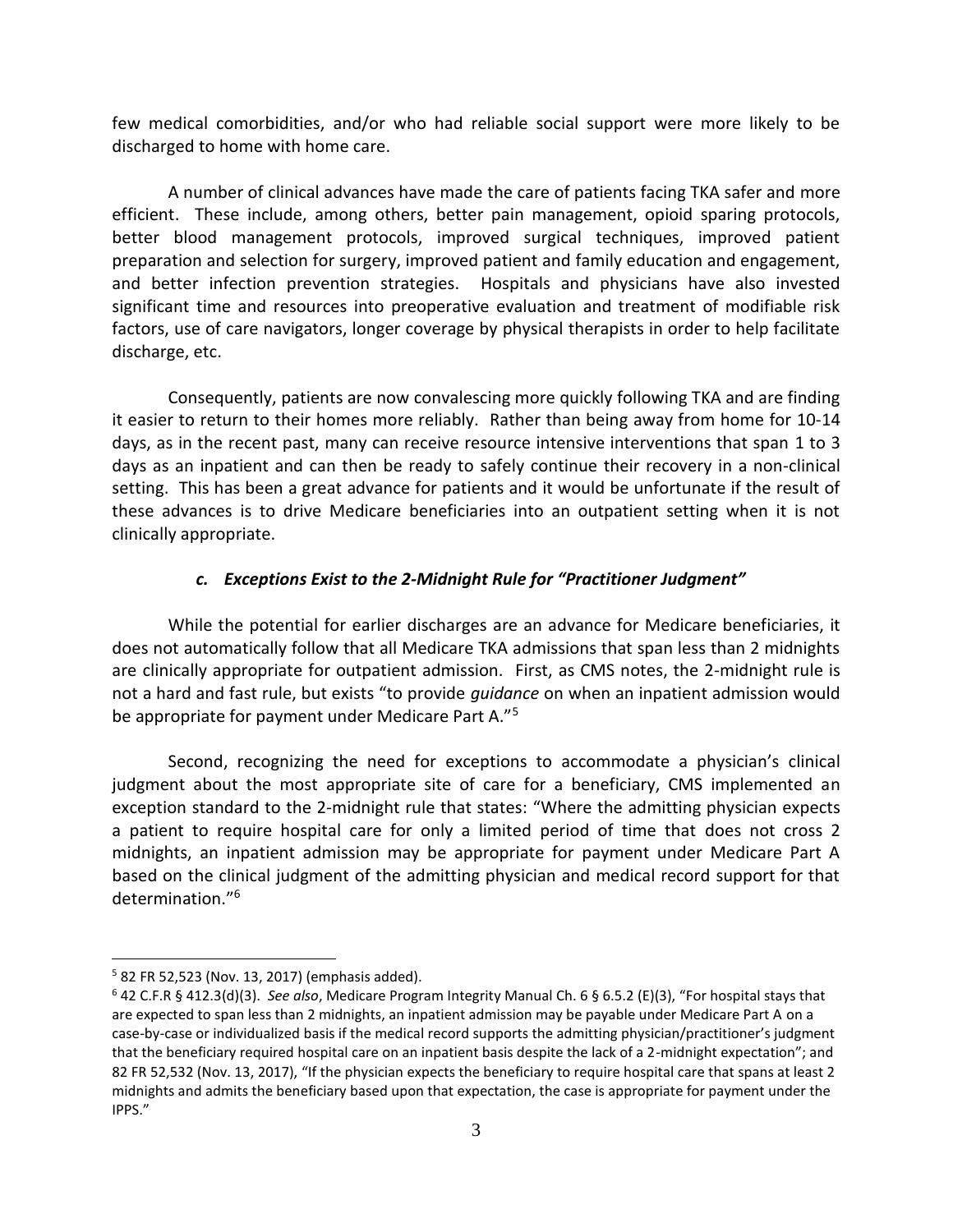## *d. CMS's Stated Policy is that the 2-Midnight Rule Should Cause Minimal Change in Current TKA Admission Status*

We appreciate that the exception for practitioner judgment exists to protect the many Medicare beneficiaries for whom the TKA procedure is not expected to span more than 2 midnights but for whom an outpatient admission is not clinically appropriate. CMS explicitly notes, notwithstanding the 2-midnight rule,

> We continue to believe that the decision regarding the most appropriate care setting for a given surgical procedure is a complex medical judgment *made by the physician based on the beneficiary's individual clinical needs and preferences* and on the general coverage rules requiring that any procedure be reasonable and necessary.<sup>7</sup>

The practitioner judgment exception policy, combined with the fact that TKA is *not* a minor surgical procedure, accounts for CMS's statements that the beneficiaries able to receive a TKA on an outpatient basis are only "a subset of Medicare beneficiaries."<sup>8</sup> Similarly, CMS "do[es] not expect a significant volume of TKA cases currently being performed in the hospital inpatient setting to shift to the hospital outpatient setting as a result of removing [TKA] from the IPO list."<sup>9</sup> Therefore, the application of CMS guidance and policy statements related to the 2-midnight rule leads to the following conclusions: (1) for future TKAs that are expected to span more than 2 midnights, there is no change in policy related to inpatient admission status; (2) for future TKAs that are expected to span more than 24 hours, but less than 2 midnights, the practitioner judgment exception policy exists in order to allow the physician to select the most appropriate care setting base on the beneficiary's individual clinical needs.<sup>10</sup>

### **III. Unanticipated Impacts of Change in TKA Policy**

### *a. Hospitals Assuming Most TKAs Must be Outpatient*

In spite of the CMS articulation of this policy in the preamble to the 2018 Medicare OPPS Final Rule, our members report an unprecedented amount of confusion and inconsistent interpretation by hospitals. Some hospitals are interpreting the policy consistent with the discussions above. Others, however, are implementing policies that they will not submit claims for any exceptions to the 2-midnight rule for TKA procedures that span more than 24 hours, but less than 2 midnights. Other hospitals have expressed to surgeons their expectation that most TKAs for Medicare beneficiaries will be performed on an outpatient basis.

 $7$  82 FR 52,523 (emphasis added).

<sup>8</sup> 82 FR 52,524.

<sup>9</sup> *Id*.

 $10$  There are varying estimates among providers of what portion of Medicare TKA patient admissions span more than 24 hours, but less than 2 midnights.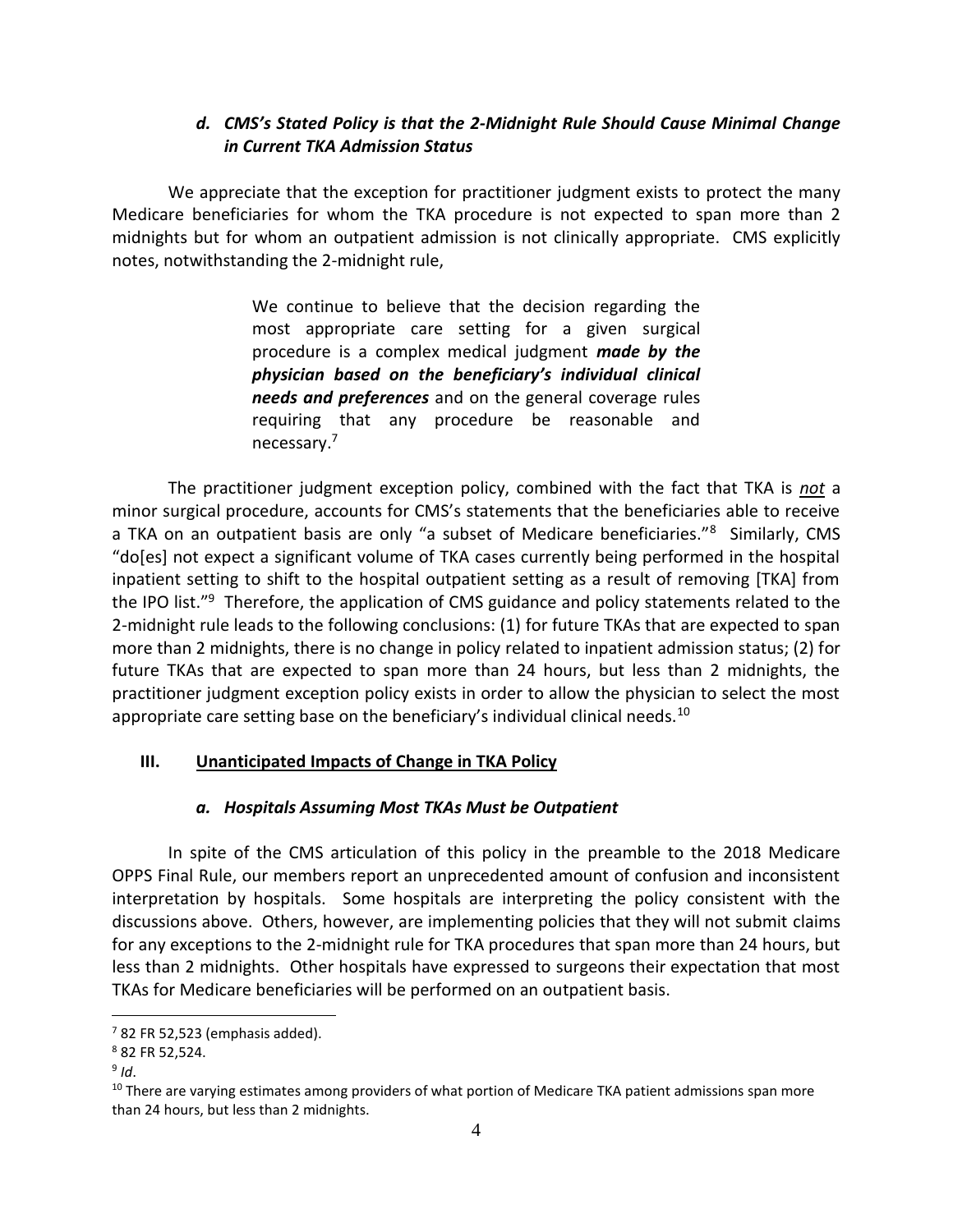This confusion could stem from several reasons. First, many hospitals likely did not read the 2018 Medicare OPPS Final Rule preamble language discussing exceptions for TKA procedures spanning less than 2 midnights. Second, hospitals may have outdated policies on the 2-midnight rule. Our members have recently been confronted with hospital policies on the 2-midnight rule that are based upon procedures listed on the "rare and unusual exception" list, which CMS abandoned prior to 2016. Third, in spite of CMS's 2 year suspension of Recovery Audit Contractor ("RAC") reviews of TKA admission status, many hospitals are very reluctant to make any exception to the 2-midnight rule based on prior experience with RACs. Some hospitals remain concerned over the possibility of retrospective reviews of TKA admission status after the 2 year period because they are not confident that the CMS policy on TKA exceptions to the 2-midnight rule has been thoroughly explained to RACs, Medicare Administrative Contractors ("MACs"), and other reviewers of claims.

#### *b. Significant Alteration to Bundled Payment Metrics*

We have raised with appropriate officials within the Center for Medicare & Medicaid Innovation ("CMMI") the impact this policy change may have on our members participating in CMMI episode-based alternative payment models ("APMs") that are based around DRG 469/470. Removing lower resource utilizing, healthier patients who are able to receive TKA procedures on an outpatient basis from the denominators for cost and quality performance metrics will impact most members' ability to achieve quality goals and target pricing. The breadth of that impact will depend on whether hospitals recognize the exceptions to the 2 midnight rule laid out by CMS for TKA.

### *c. Opportunity for Medicare Advantage Plans to Deny Coverage of Inpatient TKAs*

Also, we have shared with appropriate officials at CMS several concerning examples of Medicare Advantage ("MA") plans citing the removal of TKA from the IPO list as a basis to initially deny coverage for *all* TKA inpatient admissions. Absent appropriate oversight, some MA plans will continue to use any pretext based on a cursory reading of CMS policy to drive as many TKA procedures as possible to the outpatient setting.

#### *d. Corresponding Impact on Patient Care*

A safe discharge following a TKA procedure is expected to occur when a patient has an acceptably low risk of developing life-threatening complications, including, confusion, delirium, fall, wound complication, bleeding, cardiovascular instability, urinary retention and ileus. Although current advanced care protocols have reduced the incidence of many of these adverse events, predicting which patient may experience one or more of these adverse events is generally not possible. Consequently, we encourage our members to only utilize an outpatient designation for a patient when doing so does not pose the risk of making the occurrence of, or failure to detect, such an adverse event more likely. Pressure from payers or hospitals to the contrary can place beneficiaries at risk.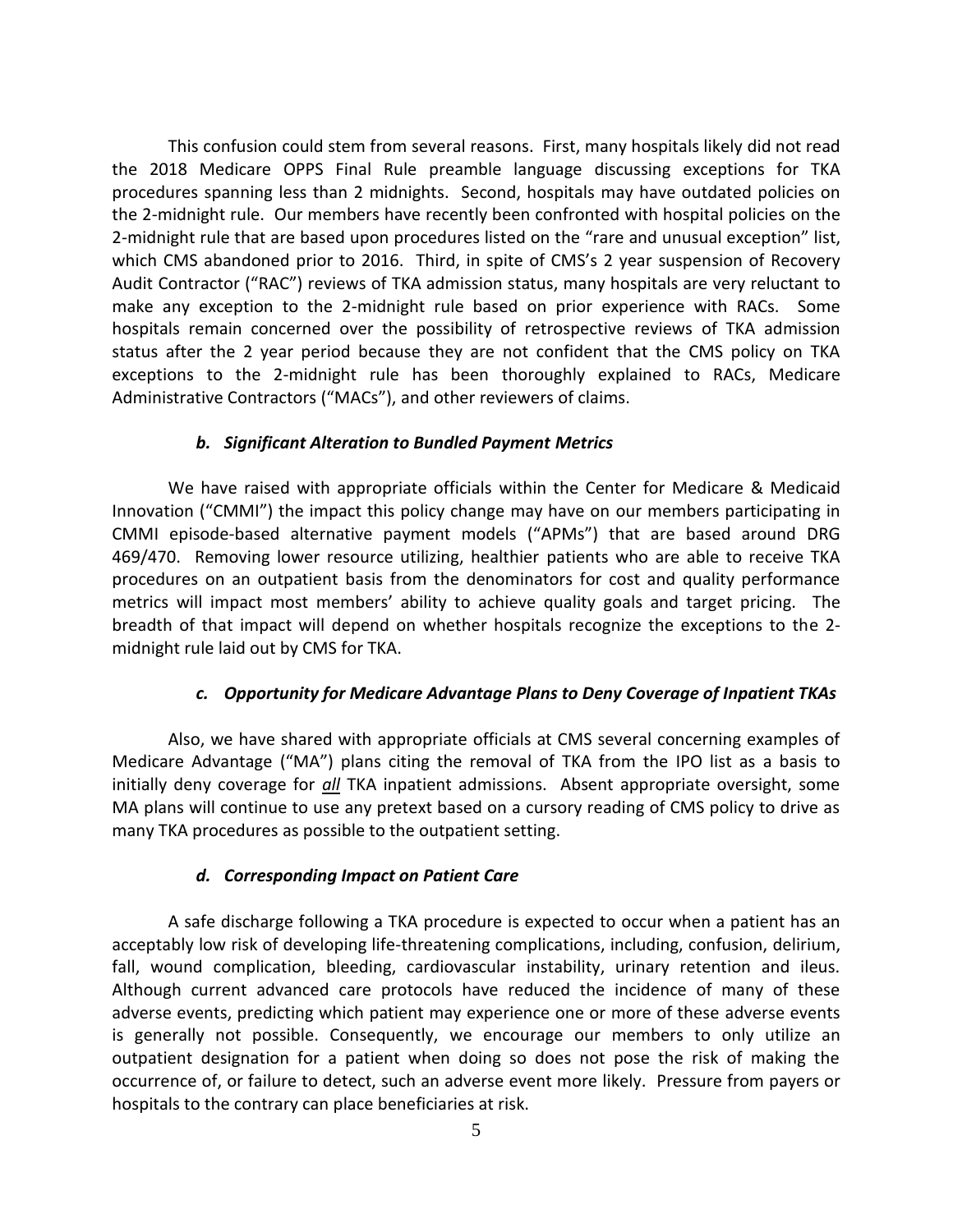### **IV. Readily Available CMS Options to Remedy Provider and Payer Confusion**

## *a. Promotion and Clarification of Existing Policy to Hospitals, Surgeons, and MA Plans*

A significant portion of the present confusion and conflicting interpretations could be resolved immediately by CMS through wider dissemination of the currently stated intent of the policy. We request that CMS use its existing tools of the Medicare Learning Network, Open Door Forums, trade press outreach, and MAC issuances to ensure physicians, hospitals, and MA plans understand key elements of how the IPO list change and 2-midnight rule will impact TKA. Namely,

- The decision regarding the most appropriate care setting for a given surgical procedure is a complex medical judgment made by the physician
- Patients with less medical complexity who may receive this procedure safely on a hospital outpatient basis are a subset of Medicare beneficiaries
- Where the admitting physician expects a patient to require hospital care for only a limited period of time that does not cross 2 midnights, an inpatient admission may be appropriate for payment under Medicare Part A based on the clinical judgment of the admitting physician and medical record support for that determination
- CMS does not expect a significant volume of TKA cases currently being performed in the hospital inpatient setting to shift to the hospital outpatient setting as a result of removing TKA from the IPO list

CMS should make clear to MA plans that the IPO list should not be used to justify coverage policies that presume that the majority of MA enrollees would receive any TKA procedures as outpatients. Rather, MA plans are obligated to provide the same Parts A & B benefits to enrollees as are received by fee-for-service beneficiaries, and it is the expectation of CMS that outpatient TKA will be the exception and not the rule.

# *b. Guidance to Quality Improvement Organizations Consistent with CMS Standards in 2018 Medicare OPPS Final Rule*

We appreciate that CMS defers to clinicians to develop comprehensive patient selection protocols for outpatient TKA. We note, however, some apparent inconsistencies in CMS guidance on whether inpatient or outpatient TKA is presumed to be the standard from which exceptions are made.

On the one hand, CMS statements imply that inpatient status will be the standard status for TKA for Medicare beneficiaries. As noted above, CMS "do[es] not expect a significant volume of TKA cases currently being performed in the hospital inpatient setting to shift to the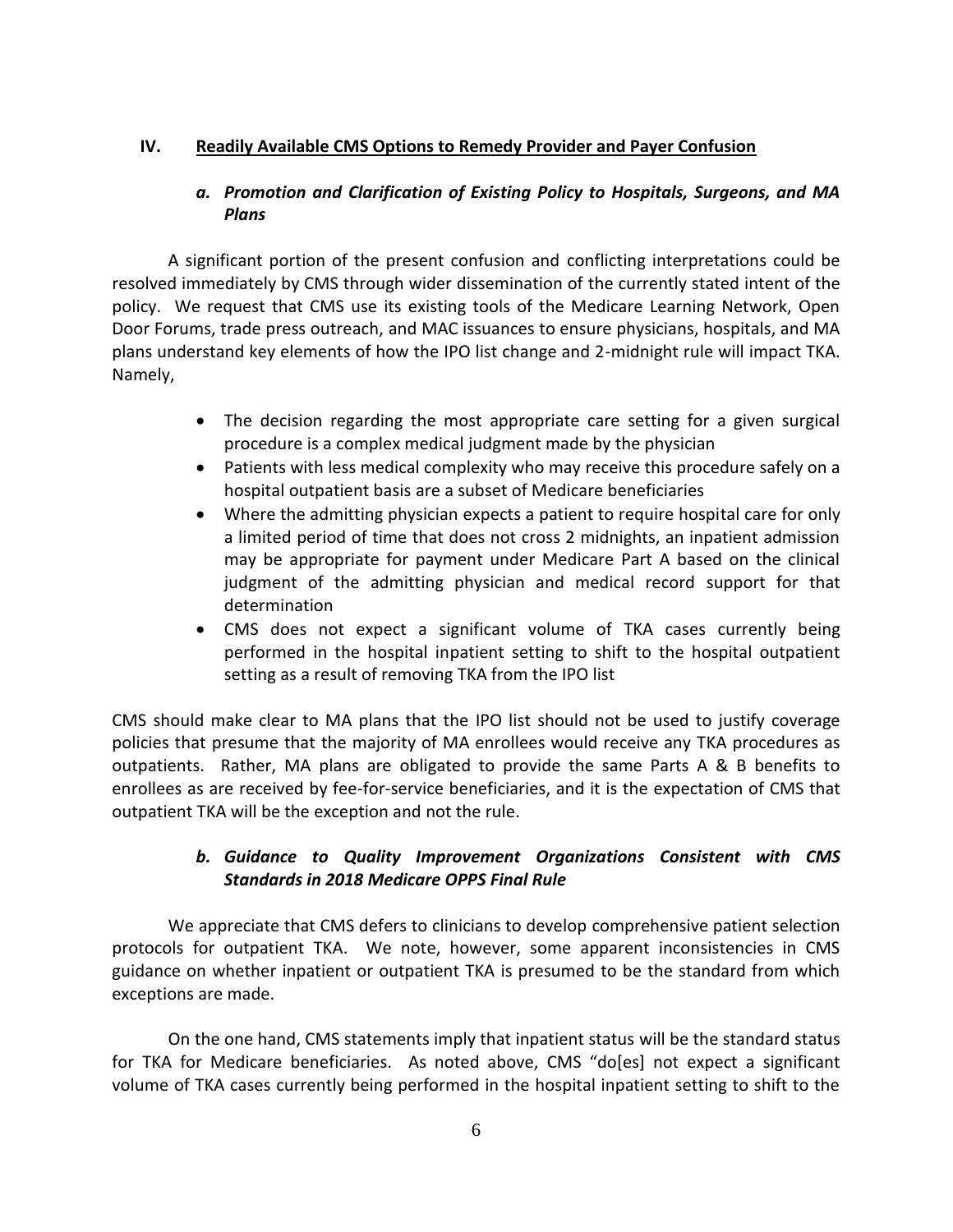hospital outpatient setting as a result of removing [TKA] from the IPO list."<sup>11</sup> Also, CMS expects providers will develop patient selection protocols to "appropriately *identify these patients* . . . who are able to receive this procedure safely *on a hospital outpatient basis*."<sup>12</sup> This implies that, regardless of the 2-midnight rule, CMS considers the standard TKA status to be *inpatient*, while protocols will identify the patients who are an exception and may be safely treated as *outpatients*.

On the other hand, CMS's discussion of the 2-midnight guidance implies that CMS considers the standard TKA status for procedures that do not span 2 midnights to be outpatient, while only case-by-case exceptions may be made based on medical record support. Specifically, CMS states that "an inpatient admission is *generally* appropriate . . . if the physician . . . admits the patient based on the expectation that the patient will need hospital care that crosses at least 2 midnights."<sup>13</sup> Further, CMS states that exceptions to the 2-midnight rule are only available "on a case-by-case basis."<sup>14</sup> This means that, although the physiology of Medicare patients did not change from December 31, 2017 to January 1, 2018, nor did the standard of care, inpatient status for a significant portion of TKA patients changed from being the only available option, to now quixotically being considered an exception that will only be granted on a case-by-case basis.

If CMS does not expect a significant shift of TKA cases from inpatient to outpatient, this implies that the capacity of Medicare Quality Improvement Organizations ("QIOs") may be strained when reviewing, on a case-by-case basis, every TKA that spans more than 24 hours but less than 2 midnights.

We believe these inconsistencies can be resolved through guidance to the QIOs to recognize the unique nature of TKA under the 2 midnight rule. First, QIOs should be reminded that many orthopaedic surgeons have little experience with treating TKA patients in outpatient departments or meeting documentation standards to justify an inpatient status. Second, QIOs should consider that, in TKAs, they will be faced with a large volume of intense surgical procedures on medically complex patients.

Therefore, in reviewing TKA status under the new Medicare policy, QIOs should assume inpatient status as the default status and, rather, review whether or not the medical record justifies outpatient status for that particular patient. Namely, QIOs should consider if the patient is younger, less medically complex, with no expected need for skilled post-acute care following surgery, and minimal risk of adverse events following discharge.

<sup>11</sup> 82 FR 52534.

<sup>12</sup> *Id*. (emphasis added).

 $13$  82 FR 52525 (emphasis added).

 $14$  *Id.*